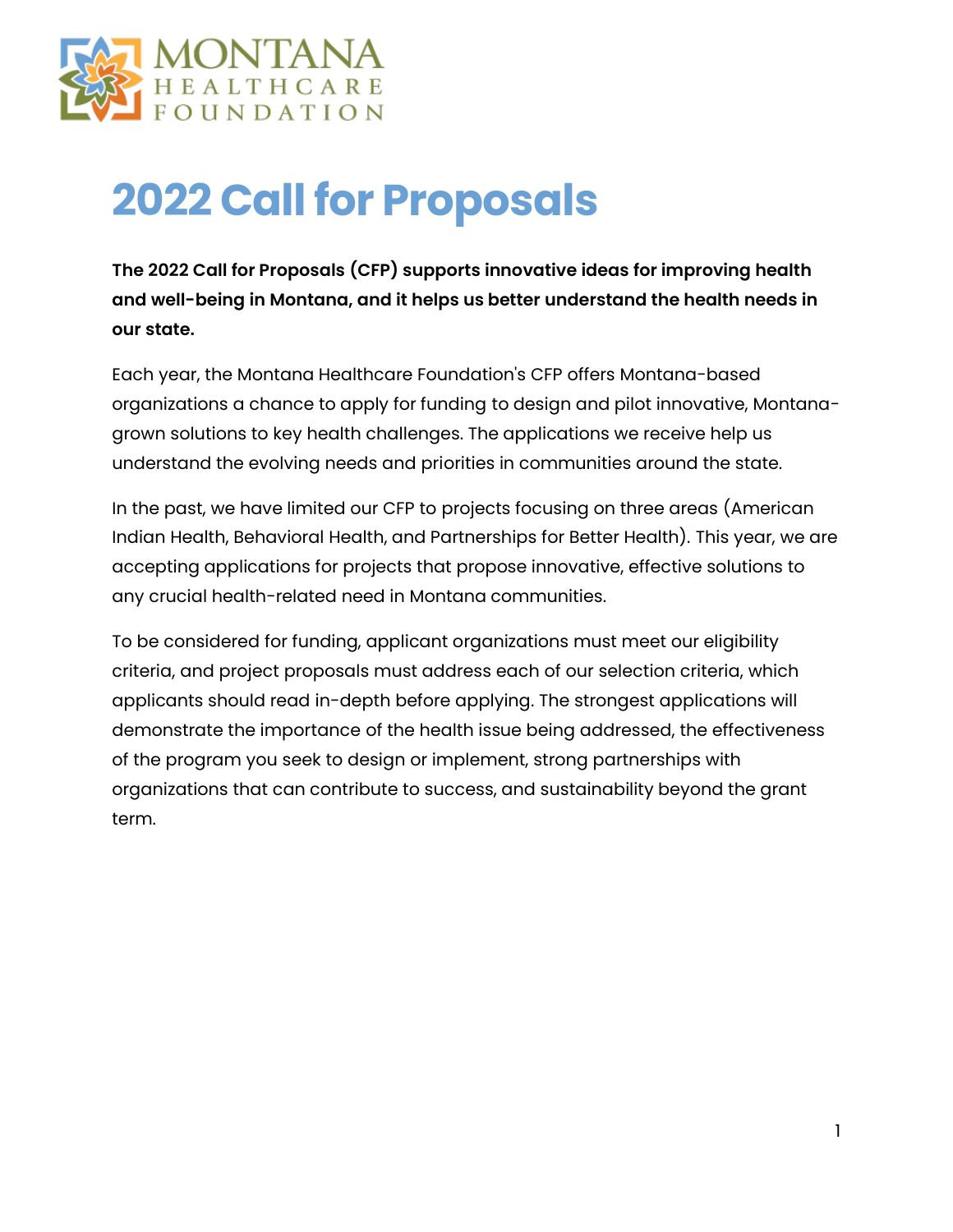

### **Grant Amounts**

We provide grants between \$10,000 and \$50,000 for one-year (12 month) projects; and up to \$100,000 for two-year (24 month) projects.

- **Planning Projects:** For projects in the planning phase, we provide grants of up to \$25,000 to support strategic business and sustainability planning. Do not apply for over \$25,000 if your project is currently in the planning phase.
- **Implementation Projects:** For projects that already have strong business and sustainability plans, we provide up to \$100,000 for implementation projects.

# **Application Deadlines**

This year we are opening one round of funding. There is a possibility we will open a second round in the fall, depending on available funds.

We award grants through a one-step application process. Each organization may submit up to three different applications per year.

We make every effort to adhere to our grant proposal review and decision-making timeline. Sometimes, the review process requires more time. If that is the case, we will notify applicants of the review's status by the "funding decision" date and provide an updated estimate of the timeline for reaching a funding decision.

#### **Funding Round 1 (Confirmed)**

| <b>Cycle Opens</b> | <b>Proposals Due</b> | <b>Funding Decision</b> | <b>Projects Begin</b> |
|--------------------|----------------------|-------------------------|-----------------------|
| <b>February 1</b>  | March II             | <b>May 31</b>           | June 15               |

#### **Funding Round 2 (Not Confirmed – Contingent on Available Funds)**

| Cycle Opens | <b>Proposals Due</b> | <b>Funding Decision</b> | <b>Projects Begin</b> |
|-------------|----------------------|-------------------------|-----------------------|
| September 1 | October 6            | November 22-24          | December 1            |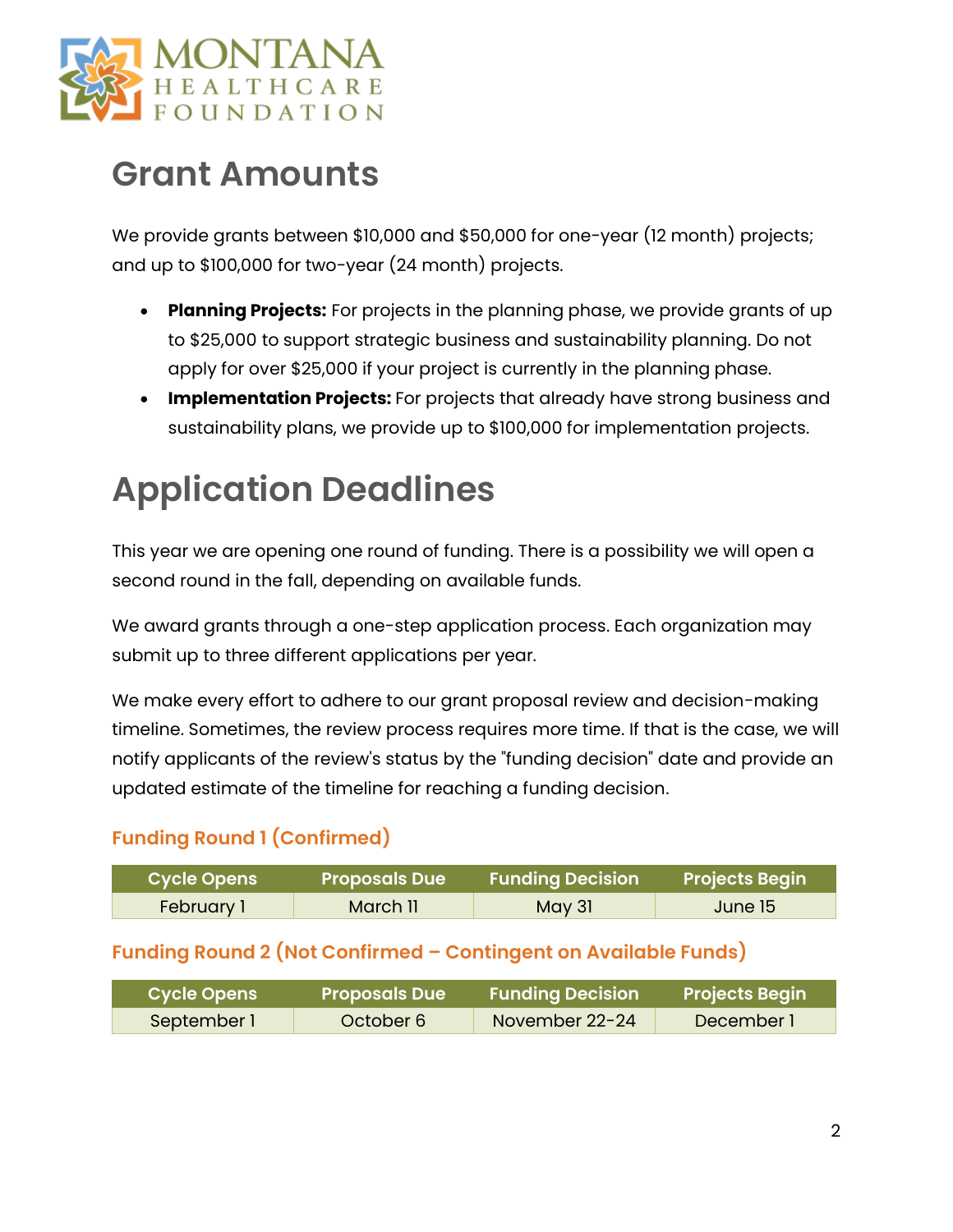

# **Organization Eligibility Criteria**

We only fund Montana-based organizations. Montana-based organizations that are eligible to apply for funding under this call for proposals include:

- Tax-exempt organizations described in Section  $501(c)(3)$  of the Internal Revenue Code (excluding those classified as private foundations or any type III non-functionally integrated supporting organization under section 509(a) of the Code)
- Tax-exempt educational institutions
- State, Tribal, or local government agencies

NOTE: Eligible applicants may use a portion of the budget to fund consultants that may not meet these eligibility criteria. Please refer to our [Grant FAQs](https://mthcf.org/grantee-faqs/) for more eligibility information.

# **Project Selection Criteria**

We recognize that each proposal reflects a unique set of needs and challenges. Proposal reviewers apply our selection criteria holistically as a lens to understand the strengths, weaknesses, and potential challenges with every proposal.

The MHCF Board of Trustees reserves the discretion to consider factors not explicitly described above when approving or rejecting grants.

**Importance of health issue:** The project addresses a significant health issue, as defined by the prevalence in the population, severity of the outcomes, and costs to families and communities.

**Need:** The project fills a need that other available resources in the community cannot meet.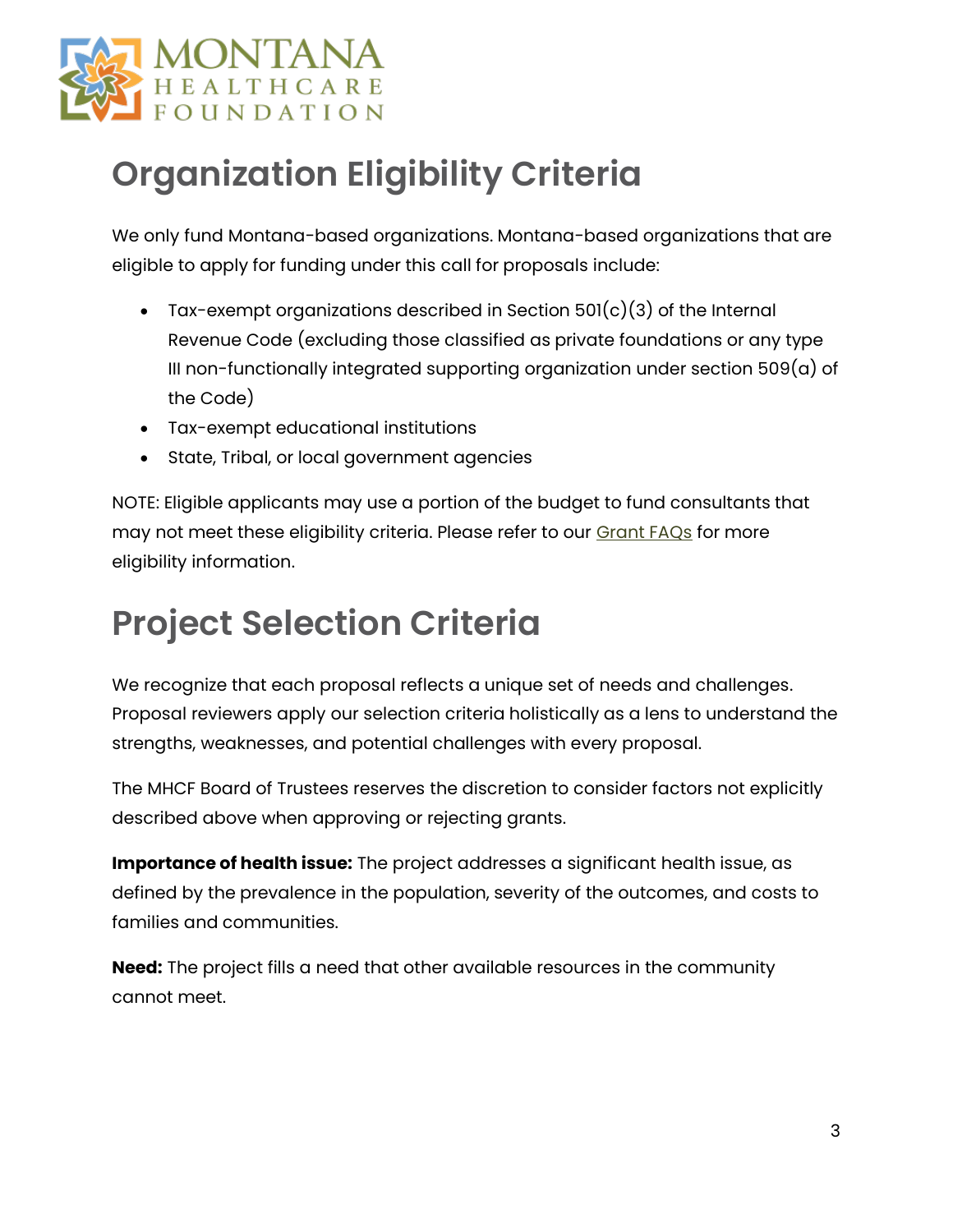

**Sustainability:** The project demonstrates a clear, feasible plan to sustain any new programming through, for example, new partnerships with other organizations, revenue from fees, third-party reimbursement, and shared savings within the health care system. Alternatively, the project's most important outcomes will endure beyond the grant term without requiring ongoing funding.

The strongest proposals generally do not rely on seeking additional grants for sustainability.

**Creating partnerships:** The project creates or advances new and substantive partnerships that result in the more efficient and effective use of resources and collaboration between organizations that may not typically work together. Partnerships might include, for example, health care providers (hospitals, clinics, behavioral health treatment centers), public health (local or tribal health departments), and community organizations that develop a collaborative framework and share staff, space, or other resources to achieve the project goals.

The strongest proposals include specific plans for collaboration with and among the community's significant health resources.

**Focus on at-risk populations and health disparities:** The project serves a region or population of high need, as measured by the existence of health disparities, poor access to health care, health professional staffing shortages, geographic remoteness, or other factors clearly described in the proposal, and the target population has led or been substantively included in developing plans for the project.

"Health disparities" are defined as higher rates of illness experienced by certain populations, including socially or economically disadvantaged families, racial and ethnic minorities, children, and older adults. We seek to decrease health disparities and improve health and well-being among those at the greatest risk in all our work.

**Solutions exist:** The project conveys that effective, evidence-based interventions exist but are not already implemented to address the problem.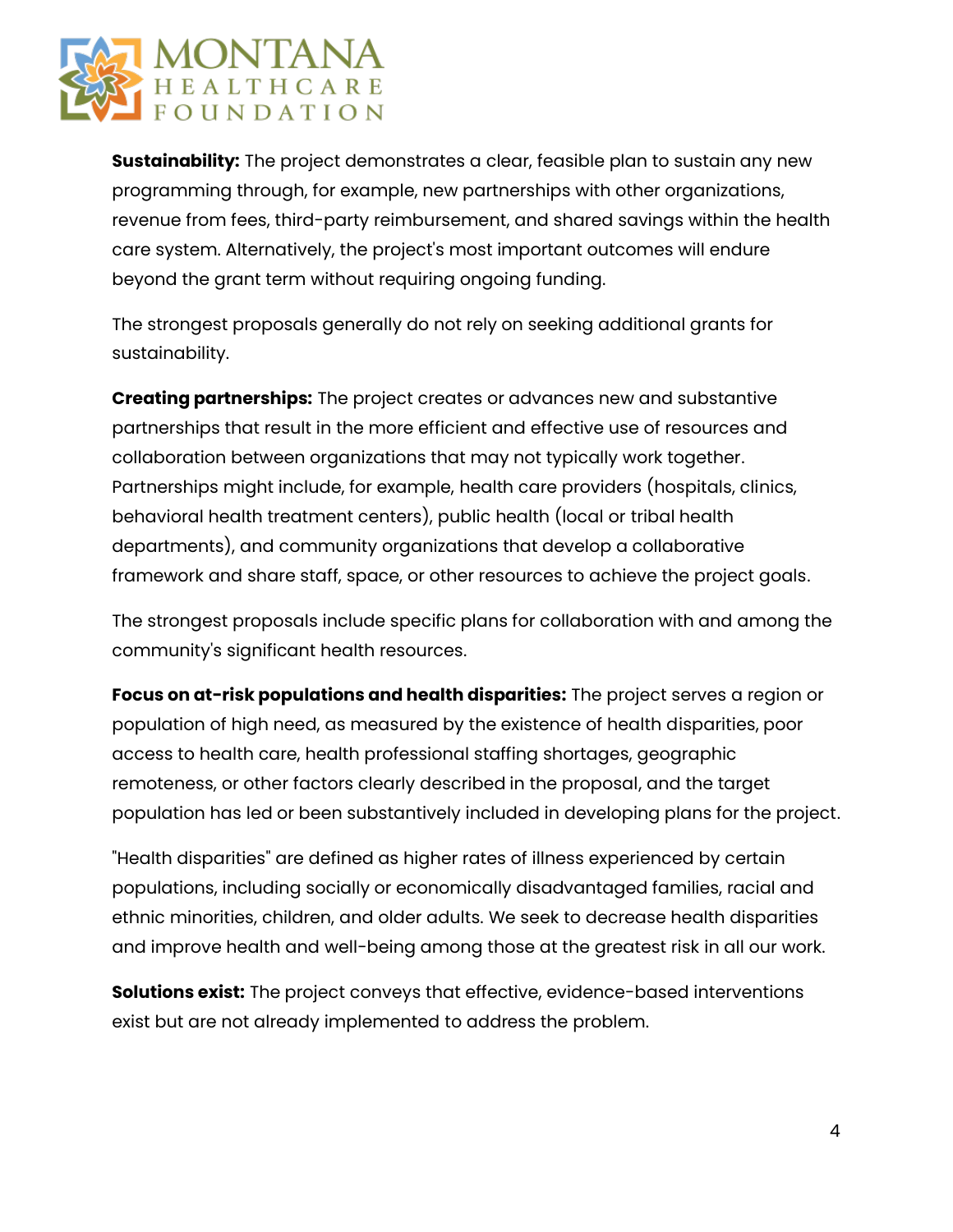

**Workable in Montana and culturally appropriate:** The project is designed based on a realistic assessment that the infrastructure, community support, and partners needed to implement the project exist. The intervention is tailored to work well within the community that will be served.

**Feasibility and scale:** The proposal's budget is appropriate to the scale and complexity of the project. There is a high probability that this investment will lead to success.

The strongest proposals will also have a high potential for successful replication in other communities.

**Contribution to a diverse grantee portfolio:** We seek to support a range of projects across Montana. We recognize that preparing a high-quality grant application may be more difficult for smaller communities that lack staff and resources. We may give preference to proposals based on their contribution to our portfolio's overall diversity and balance and those from regions with the greatest demonstrated need.

**Leadership by and engagement of stakeholders and community members:** The project meets a need identified by the community it will serve, is planned by and with that community, and includes a robust plan to ensure that community members and other stakeholders are engaged and included in the work.

**Collaboration with American Indian leadership:** Projects involving a substantial focus on American Indian populations must demonstrate collaboration with the appropriate tribal health authorities, such as the relevant tribal council(s), the health directors of the relevant tribes, or the relevant urban Indian health centers.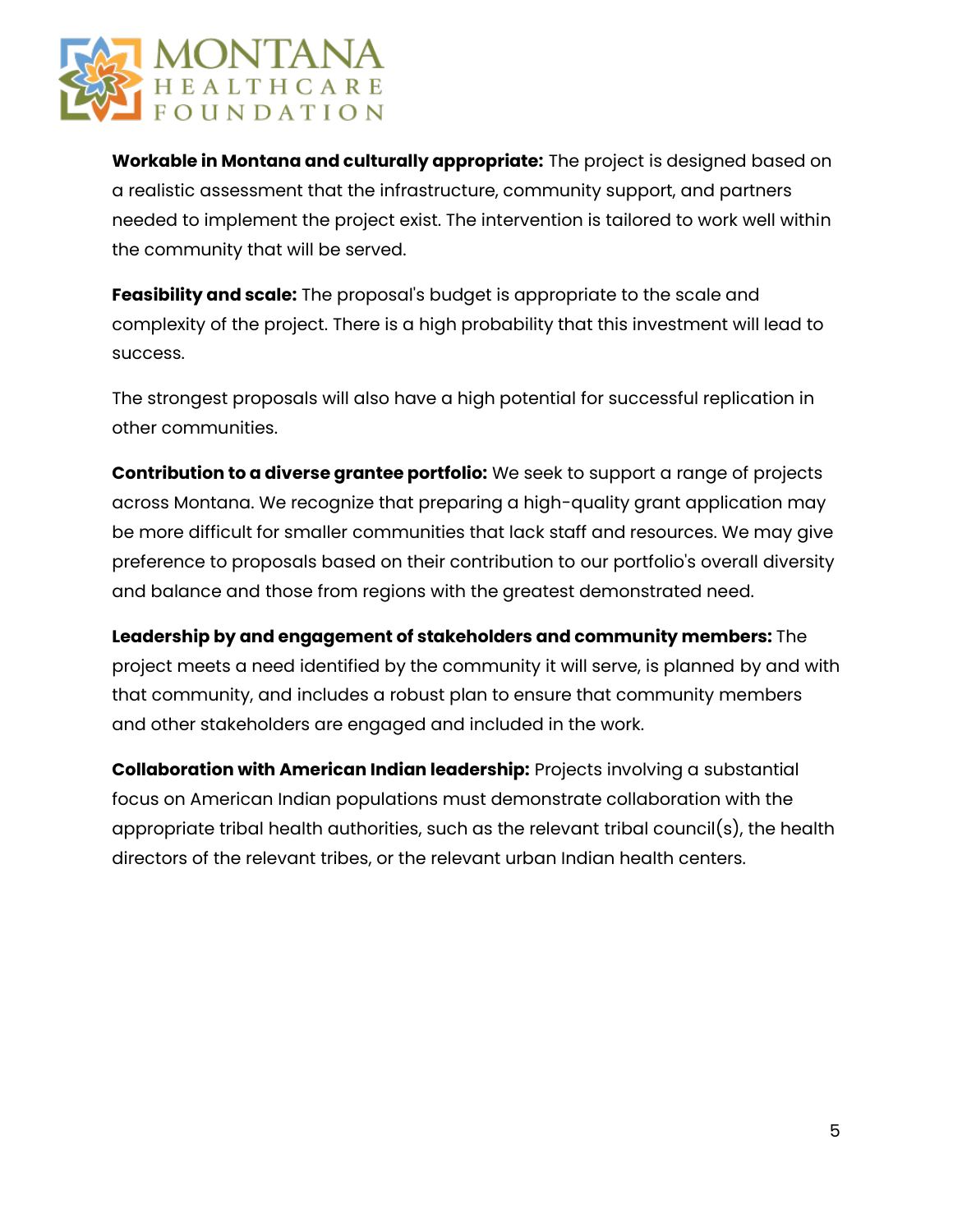

### **We Do Not Fund**

- Individuals
- Capital campaigns
- Operating deficits or retirement of debt
- Unless part of a Montana Healthcare Foundation-invited proposal, construction projects, real estate, acquisitions, or endowments
- Fundraising events
- Organizations that discriminate because of race, religion, gender, national origin, sexual orientation, age, or political orientation
- Lobbying as defined by the U.S. Internal Revenue Code (IRC), section 4945(d)(1)
- Activities supporting political candidates or voter registration drives as defined in IRC section  $4945(d)(2)$
- Large equipment purchases (for example, medical equipment, vans, etc.), where such purchases constitute a substantial portion of the grant budget
- Medical research or research lacking a direct, targeted, and practical benefit to Montanans' health
- Organizations or foundations for redistribution of funds via sub-grants

Please note that our funds may not be used in any way that might supplant government funding of existing programs. All applicants must read our [Guidelines on](https://mthcf.org/wp-content/uploads/2018/01/Guidelines-on-Supplanting.pdf)  [Supplanting.](https://mthcf.org/wp-content/uploads/2018/01/Guidelines-on-Supplanting.pdf)